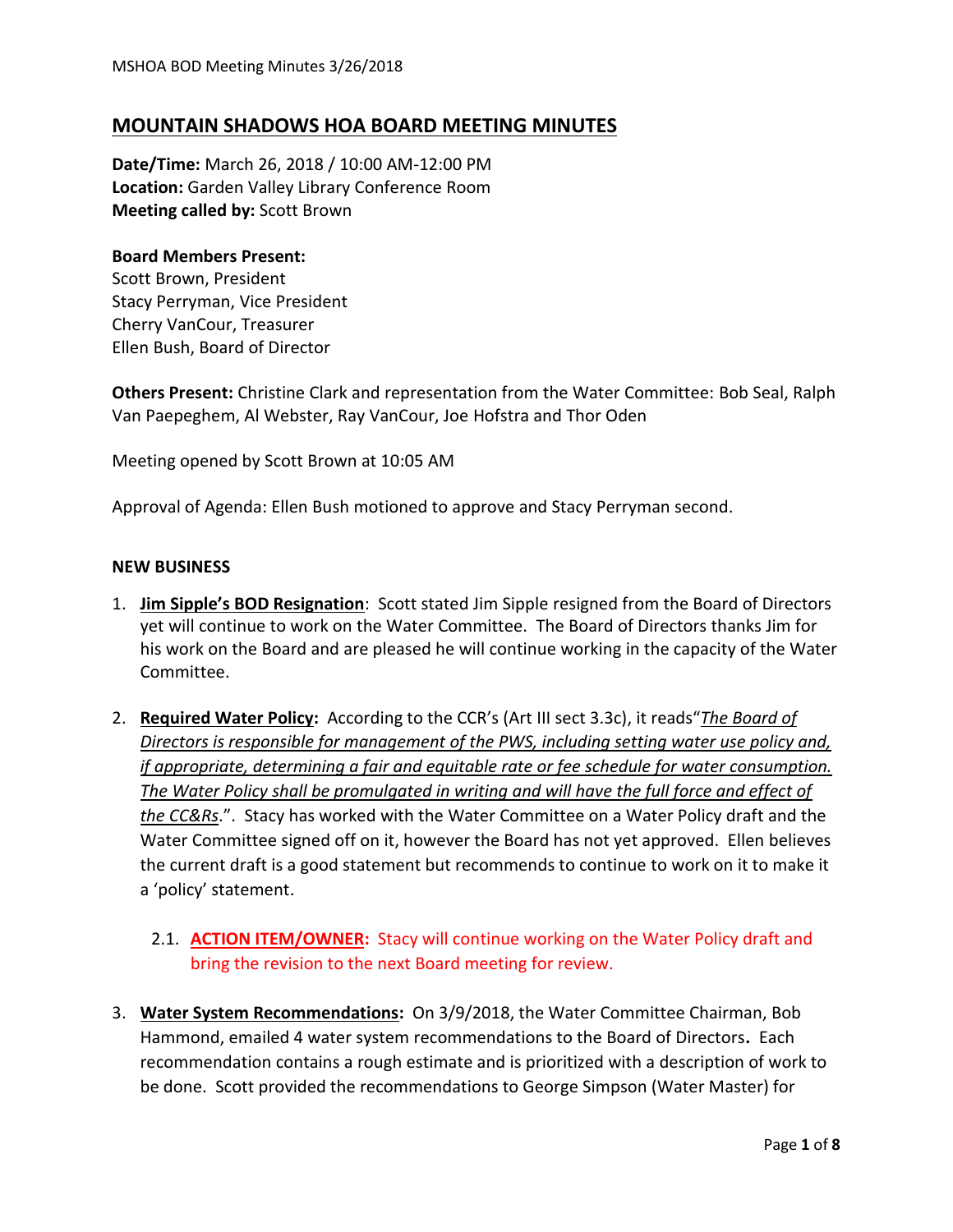advisement. George advised he thought the Water Committee would be able to perform the recommendations as written.

### 3.1. **1 st Priority** – Well Primary Power Improvement (abridged version):

The wells are currently serviced by single phase electrical power; the well pumps are three phased motors. In order to power the well pumps, a rotary phase convertor was installed (by the developer). The main issue with the rotary phase convertor is that it is the single point of failure. If the convertor fails, there is no power to the wells and no water provided to the subdivision.

Recommendation is to replace the rotary phase convertor with two Variable Frequency Drives (VFDs), one for each well. There are several benefits with this recommendation – it is unlikely both VFD's would fail at the same time, the VFD's reduce wear and tear on the well pumps and allows options for the installation of a backup generator for the wells.

The provided rough estimate is \$10k - \$12k yet Bob Hammond has requested an estimate from Gem Pump. Thor Oden knows a person/company who can provide a secondary estimate.

There was conversation regarding the potential sale of phase 4/5 (currently under contract, in due diligence steps) and if sold, how much of our current water system could receive improvements. Is this a recommendation we want to hold off moving forward on until we know more about the potential sale of phase 4/5? At this point, we're not sure.

Joe Hofstra recommends we keep one old rotary phase converter as a backup. This was not part of the recommendation yet if the Water Committee recommends this, the BOD suggests adding the potential of using a rotary phase converter as a backup within the estimates.

It was determined to wait until both estimates come in to revisit this recommendation. When the estimates come in there may be more information regarding the potential sale of phase 4/5 which could be impactful on the decision as we move forward.

3.1.1. **ACTION ITEM:** Thor and/or Bob will bring estimates to the next BOD meeting for the Well Primary Power Improvement Recommendation from the Water Committee. BOD to review estimates and any new information regarding the potential sale of phase 4/5 to help determine if we're at the point for the Board to vote on this recommendation.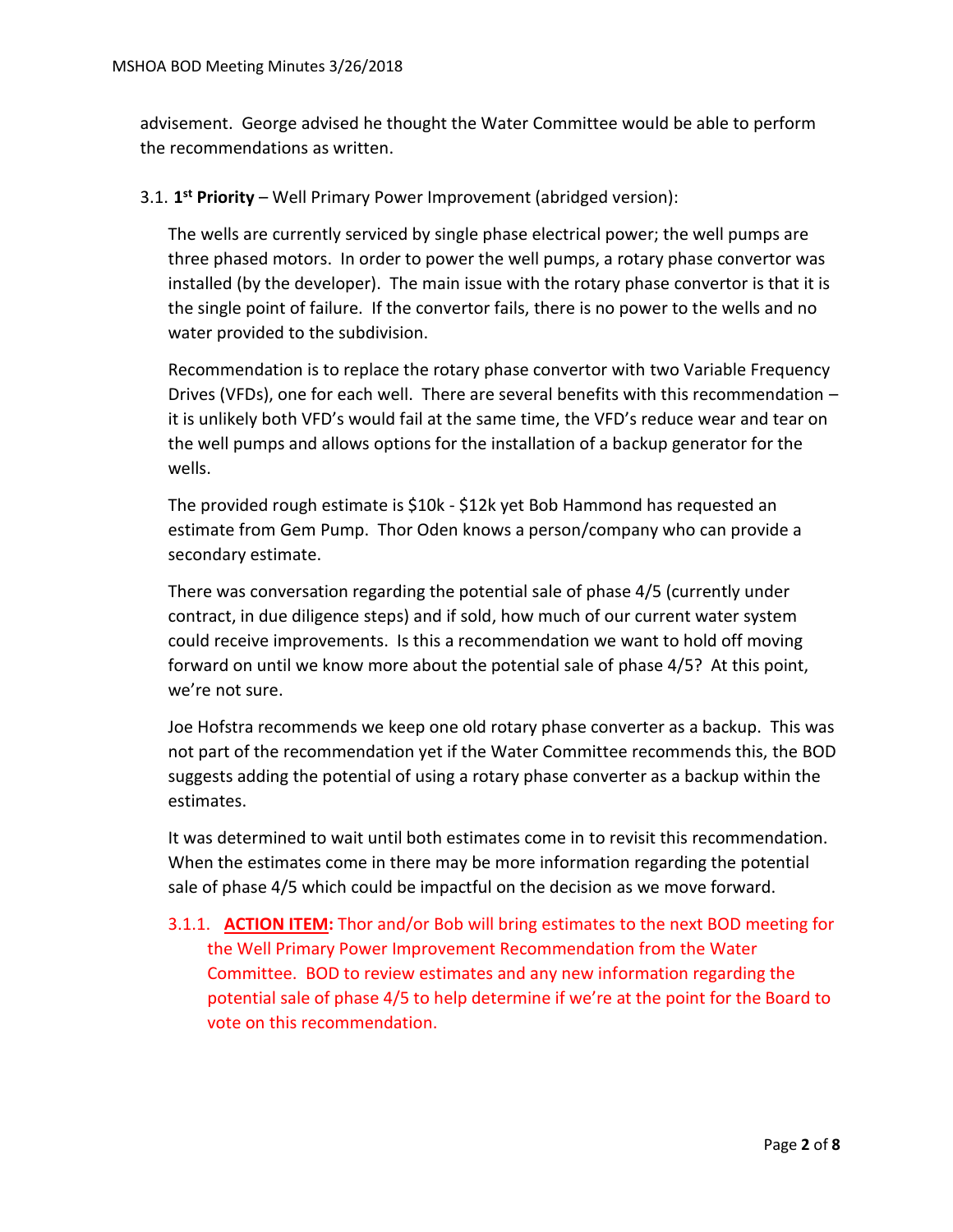3.2. **2 nd Priority** – Distribution System Mapping (abridged version):

Phase 1 – Determine water system layout, develop a master file of data containing plot drawings, list of valves that control service to each set of lots, list of manholes and elevations of all components. Data to be made available in all booster stations. Would need several people to volunteer with 2-way radios over a 2-3-day period. Should be done during the week since it will be necessary to disrupt water supply to various lots as the work progresses.

Phase 2 – Determine what pressures should be at all Pressure Reducing Valve (PRV) points and lots. This may require the assistance of a civil engineer or the volunteers can calculate pressures and confirm by testing.

This is documentation that is critical when making repairs and when emergencies occur, such as leaks. It will provide the layout of the water system allowing workers to close the correct valves and quickly shut off water in specific areas when necessary.

The estimated cost is \$0.00 unless a civil engineer is required, it's difficult to estimate a cost of a civil engineer at this point. There may be a small cost required for pumping vaults, etc.

Stacy Perryman motioned to approve and Scott Brown second.

3.2.1. **ACTION ITEM:** Cherry to create a Job in QuickBooks to clearly identify the Scope of Work and to track all progress, associated costs and volunteer labor.

## 3.3. **3 rd Priority** – Backup Generators for Booster Stations (abridged version):

The 3 Booster Stations have installed backup generators which are not currently in use. Recommend the generators be put in service and have low water shut offs associated with each booster station to avoid pumps running dry and associated damage. There is much work to be done with each Booster station (broken down in the recommendation) including new batteries, repairing generators, validation of operation after repairs are complete, etc.

The backup generators are critical to keep water flowing within the subdivision if there is a power outage.

The estimated cost is \$1150 - \$4050 depending on scope of volunteer labor and conditions identified within the recommendation.

Cherry VanCour motioned to approve up to \$1150 and if the cost goes over, the Water Committee must come back to the Board for further approval. Ellen Bush second.

3.3.1. **ACTION ITEM:** Cherry to create a Job in QuickBooks to clearly identify the Scope of Work and to track all progress, associated costs and volunteer labor.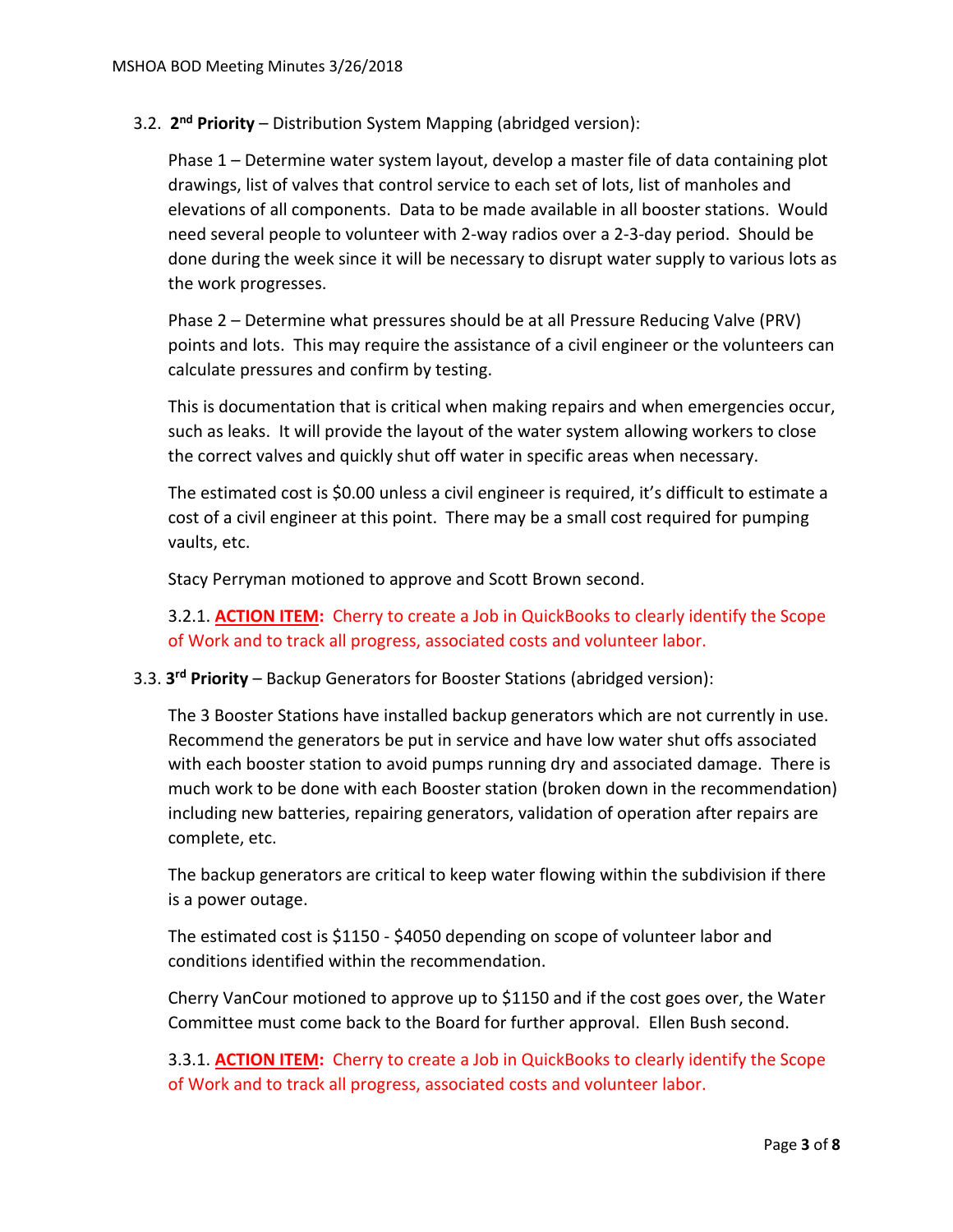3.4. **4 th Priority** – Preventative Maintenance (PM):

Jim Sipple has started to document the installed mechanical and electrical systems including the recommended PM cycles and work content. Recommend that we assist Jim in completing this task and then we can generate a PM work plan and schedule. The issue then becomes who will do the work.

George Simpson (Water Master) recently provided the BOD with an Annual Water Log for PM's showing the month(s) when specific PM items must be completed. If George were to perform the PMs on his list, he provided an estimate of an average of \$125.00 per month. It was suggested both Jim and George's PM schedules be merged into one PM schedule making sure to include, at the very least, what George recommends. Once merged, the Water Committee and BOD can collectively start to isolate how much of the PM work volunteers can perform and what work must be hired out.

The estimated cost is \$0.00 at this time.

Ellen Bush motioned to approve and Stacy Perryman second.

3.4.1. **ACTION ITEM:** Regarding the Preventative Maintenance (PM) Recommendation from the Water Committee - Cherry will attend the next Water Committee Meeting and work with the Committee regarding merging the Water Committee's PM schedule with George Simpson's PM schedule; collectively determine what functions the volunteers will perform and what functions will be hired out. Once this is completed Cherry and the Water Committee (or representative) will present the final PM schedule back to the Board to be voted on.

The Board wants to thank the Water Committee for ALL of the work done. These recommendations and the volunteer work helps allow us to keep our water system fully functional at a minimal cost, resulting in our low HOA dues.

- 4. **Overview and Completion of Job: E2018-BS1 PUMP**: Cherry created a Job in QuickBooks for an emergency repair at Booster Station 1 (BS1). The motor stopped functioning, causing the red light to be on at BS1 for several days/weeks until the repair was completed.
	- 4.1. **Scope of Work**: Replace both submersible pump and motor at BS1, replace wiring due to the wiring in BS1 and Tanks 1 & 2 is worn and frayed and reprogram the Variable Frequency Drives.
	- 4.2. **Root Cause**: The motor wore out and the pump was at the end of it's life. The wiring was compromised by the environment.
	- 4.3. **Estimated vs Actual Cost**: Original estimate cost between \$3500-\$4500, revised estimate cost (Gem Pump) \$2893.31-\$5142.57, actual cost \$5118.45 (\$4318.45 material + \$800.00 labor). There is a 5-year warranty on the pump and motor and a 1 year warranty on the labor.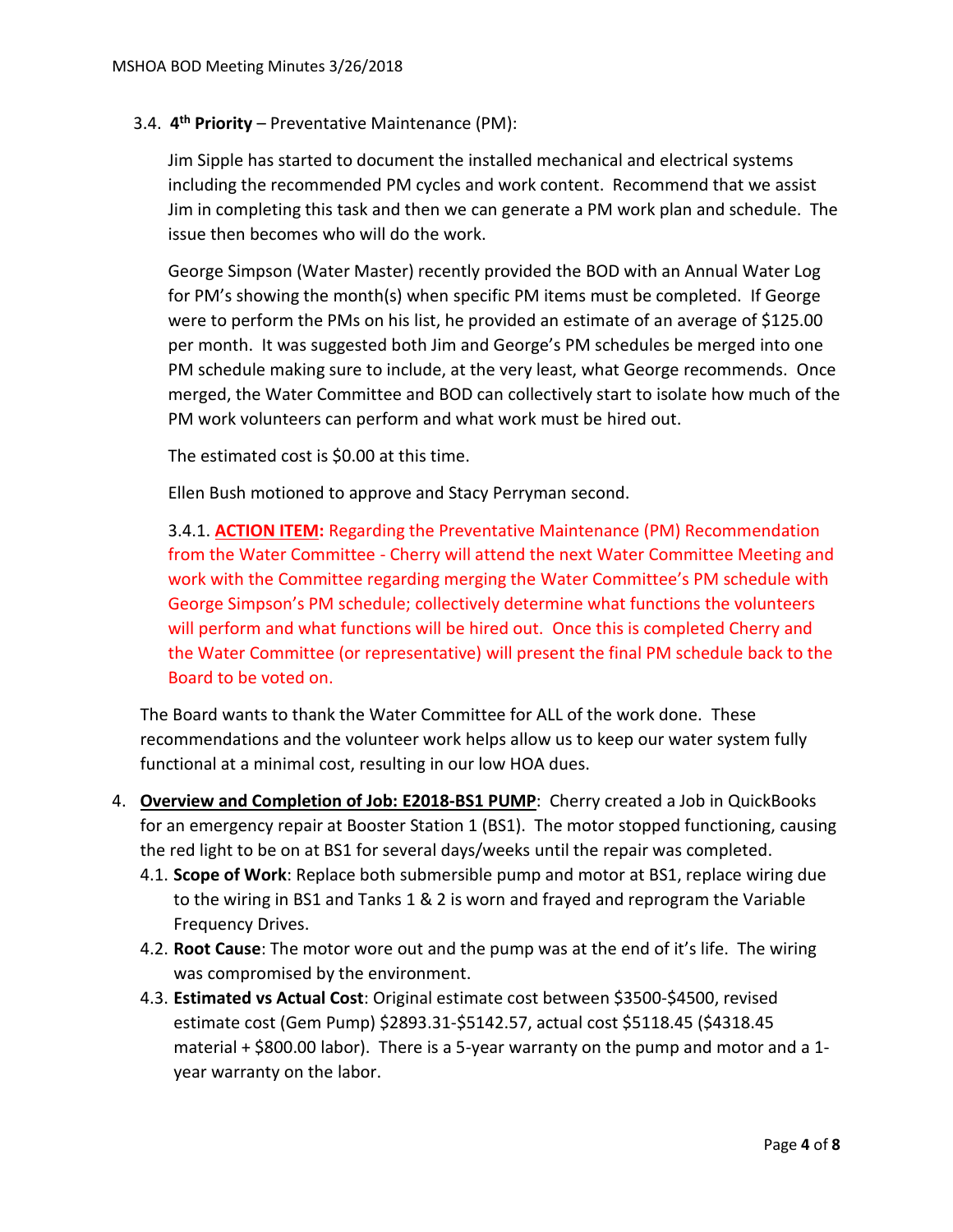4.4. **Volunteer Labor**: 8 hours between Jim Sipple and Bob Hammond. Thanks to Jim and Bob for your time, expertise, and follow up with this repair through completion.

Job E2018-BS1 PUMP is considered closed and inactive yet will remain in QuickBooks for future analysis.

Two other Jobs have been created in QuickBooks, are currently being tracked and will be added to the upcoming agenda for a readout.

A2018-WH2 GATE VALVE – Gate valve in Well House #2 is cracked. Need to purchase and replace the cracked gate valve with a new one.

E2018-Valve Leak, Lot 60 – Temporarily plug the leak (geyser) and replace the hose within the valve to permanently repair.

Each Job will be named starting with an 'A' or 'E', the year the job was created and the briefest of description (WH2 means Well House #2, BS1 means Booster Station #1, etc.). The 'A' represents Approved, meaning the recommendation was approved before the work started/Job created. The 'E' represents an Emergency, meaning there is communication between the Water Committee and BOD and the issue may be of such an urgent nature that actions are taken before/while obtaining approvals from the BOD and before the Job is created in QuickBooks. Only under emergency situations should work be done on the water system without approval, without a Job being created in QuickBooks and only when the BOD is engaged – working without approval and Job being created is not optimal yet necessary under certain emergency situations.

The naming scheme will help when analyzing water repairs, PM's, emergencies, etc.

# 4.5. **ACTION ITEM:** Cherry to add both Jobs, 'A2018-WH2 GATE VALVE' and 'E2018-VALVE LEAK, Lot 60' to the next agenda and provide status.

5. **Contract Between George Simpson (Water Master) and MSHOA:** Scott reported the new contract between MSHOA and George is much more complete. It clarifies emergency work, etc.

5.1. Scott Brown motioned to approve and Stacy Perryman second.

#### **OLD BUSINESS**

6. **Financial Report**: Cherry provided and reviewed the Balance Sheet Report, Budget Overview Report and Financial Report. These reports are not included within the minutes as they are considered confidential, for MSHOA members only. The minutes are posted on our website which is public. If a member would like a copy of any of these reports, please contact the Treasurer, Cherry VanCour, at [treasurer@mtnshadowshoa.org](mailto:treasurer@mtnshadowshoa.org).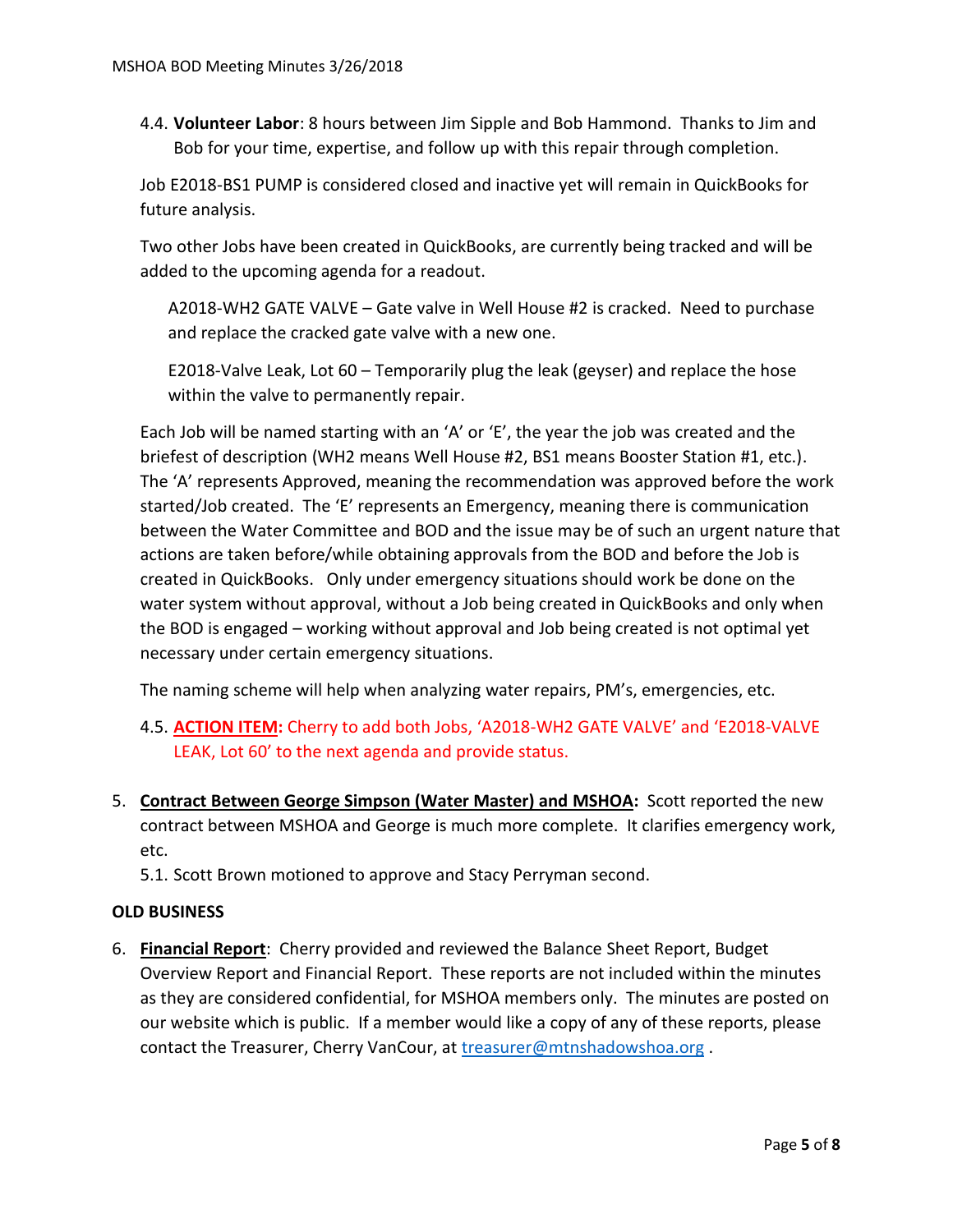7. **Architectural Review Report**: Stacy reported Dale Bentley requested approval for his garage. Thank you Ralph Van Paepeghem for being instrumental with getting this request quickly approved.

### 8. **Update on Current Action Items**:

- 8.1. Scott will reserve the Senior Hall for the Annual Meeting in June (item 2 on 2/9/18 BOD meeting minutes): The Senior Hall is reserved and our Annual Meeting will be on June 9, 2018 at 10:00 AM
- 8.2. Scott will reiterate the water fee structure via 3 venues: mail, email and the website (item 7.1.1 on 2/9/18 BOD meeting minutes): Scott reported he has restructured the Water Fee paperwork and will be sent out after full approval of the Board via the 3 venues. Once billing actually starts, members who have an overage bill will receive their bill via mail and/or email.

8.2.1. **ACTION ITEM/OWNER:** Scott - to remain on next agenda until complete.

- 8.3. Scott will obtain a quote for a sign for under the red light on the three pump house/Booster Stations (item 8.2 on 2/9/18 BOD meeting minutes): The price for the signs is \$72.00 (\$24 ea. x 3 signs). Scott Brown motioned to approve and Ellen Bush second.
	- 8.3.1. **ACTION ITEM/OWNER:** Scott to purchase signs that identifies the number to call if the red light is on and have the signs installed under each Booster Station's red light.
- 8.4. Cherry will purchase QuickBooks and will work with Jim Sipple and Bob Hammond regarding the sub categories under the Water Category (item 4.2.1 on 2/9/18 BOD meeting minutes): QuickBooks has been purchased and the Water sub categories have been created. We are currently using QuickBooks.
- 8.5. Cherry will drive the decision regarding if the BOD will create and maintain a 'public' membership contact list (item 9.1.1 on 2/9/18 BOD meeting): The Board has agreed to NOT publish a contact list. The decision was based on 2 reasons (1) It takes time to organize and maintain a public contact list and at this point our time is better utilized elsewhere. (2) There was a contact list in the past, for neighbors to communicate unusual activity on a lot. It worked well for a while yet at some point some member(s) decided to use the contact list to vent their frustrations. This caused many members to contact the Board and asked to be taken off the contact list, resulting in the Board communicating all HOA email correspondence as BCC.

If there is a member who wants to be in charge of a public membership contact list, Cherry will help them gain access to the members of Mountain Shadows via Bcc email.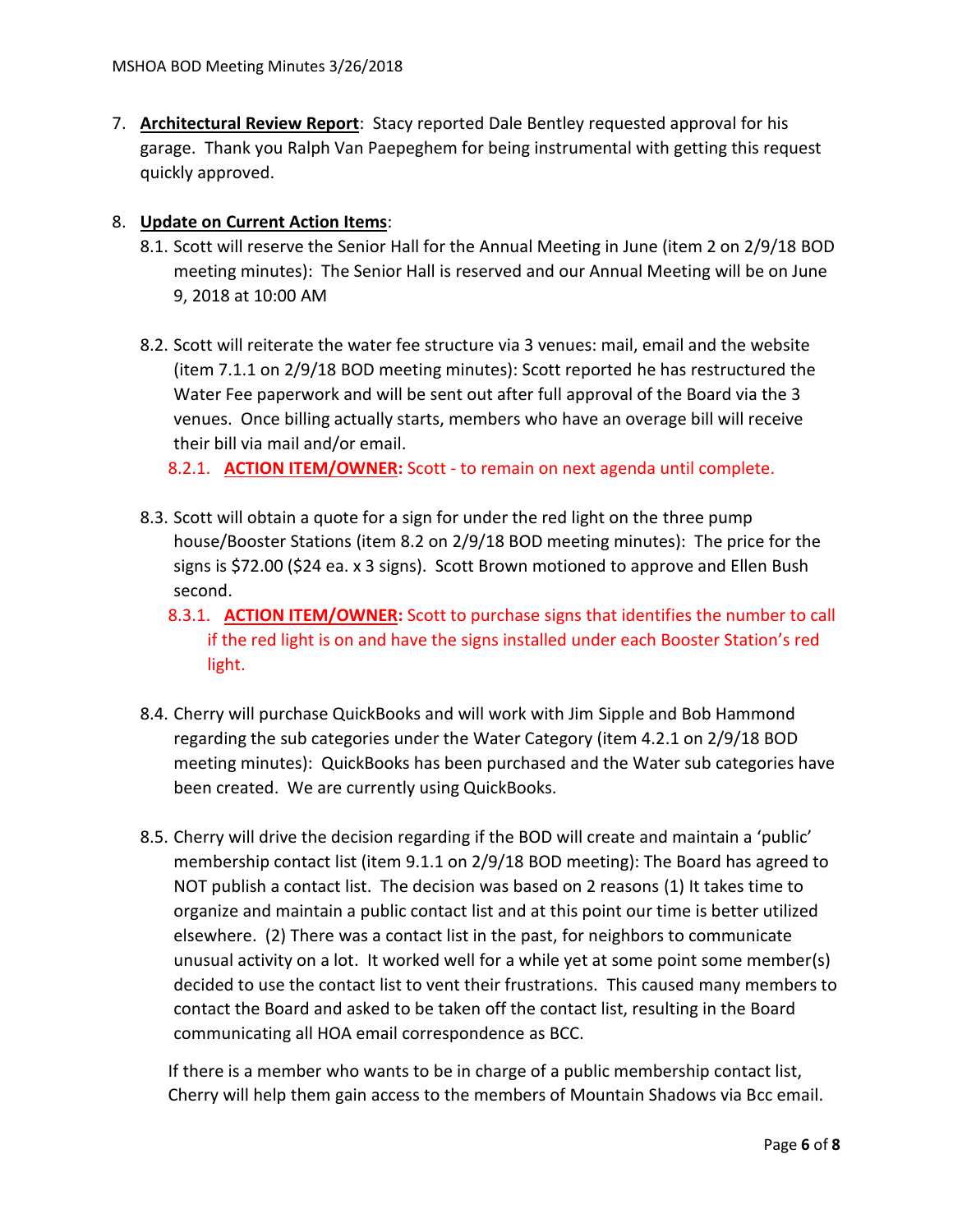Cherry requests any member interested in maintaining such a list, to send her an email at [treasurer@mtnshadowshoa.org](mailto:treasurer@mtnshadowshoa.org) addressing who you are and detailing the intended use for the public membership contact list. She will then reply to the originator and Bcc all members asking them to read the information sent by the originator and request members to reply *to the originator* if they are interested with being on the public membership contact list. The Board will NOT create nor maintain this list, the originator/member will. Cherry will Bcc members for this reason only once as she does not want to inundate members with emails.

- 8.6. Cherry Cherry to meet with the Water Committee to discuss a formal communication process (Bob's questions, item 3 under Water related questions within the 2/9/18 BOD meeting minutes): Due to timing issues, Cherry wasn't able to meet with the Water Committee. Cherry will attend the next Water Committee to discuss this action item. 8.6.1. **ACTION ITEM/OWNER:** Cherry – to remain on agenda until complete.
- 8.7. Stacy will review color differences Bob identifies (item 5.1 on 2/9/18 BOD meeting minutes): The specific difference Bob identified is in paragraph 2.2 of the ACC Checklist. In parenthesis it has the words *(ie: the use of brown, reddish or cedar tones)*. The CC&R's Article II Section 2.2i states *"Color. Residence color schemes should be from the earth tone palette and be consistent with the surrounding natural environment."*. The CC&R's do not say anything about the use of brown, reddish or cedar tones, therefore *(ie: the use of brown, reddish or cedar tones)* will be removed from paragraph 2.2 of the ACC Checklist.
- 8.8. Stacy will update the website to show a telephone number for emergencies (item 8.1 on 2/9/18 BOD meeting minutes): There phone number is now on the website's homepage emergencies.
- 8.9. Scott will report out on: Jim will clarify with Larry to resolve (this is regarding the cable across the access road to the wells) and Jim will ask Larry for the easement documentation (item 3.1.1 on 2/9/18 BOD meeting minutes): Jim has emailed Larry with no reply yet.

8.9.1. **ACTION ITEM/OWNER**: Scott – to remain on next agenda until complete.

8.10. Scott will report out on: Jim will obtain a copy of the legal easement for the 5 acres the wells are on (item 3/1/2 on 2/9/18 BOD meeting minutes): Jim has emailed Larry with no reply yet.

8.10.1. **ACTION ITEM/OWNER**: Scott – to remain on next agenda until complete.